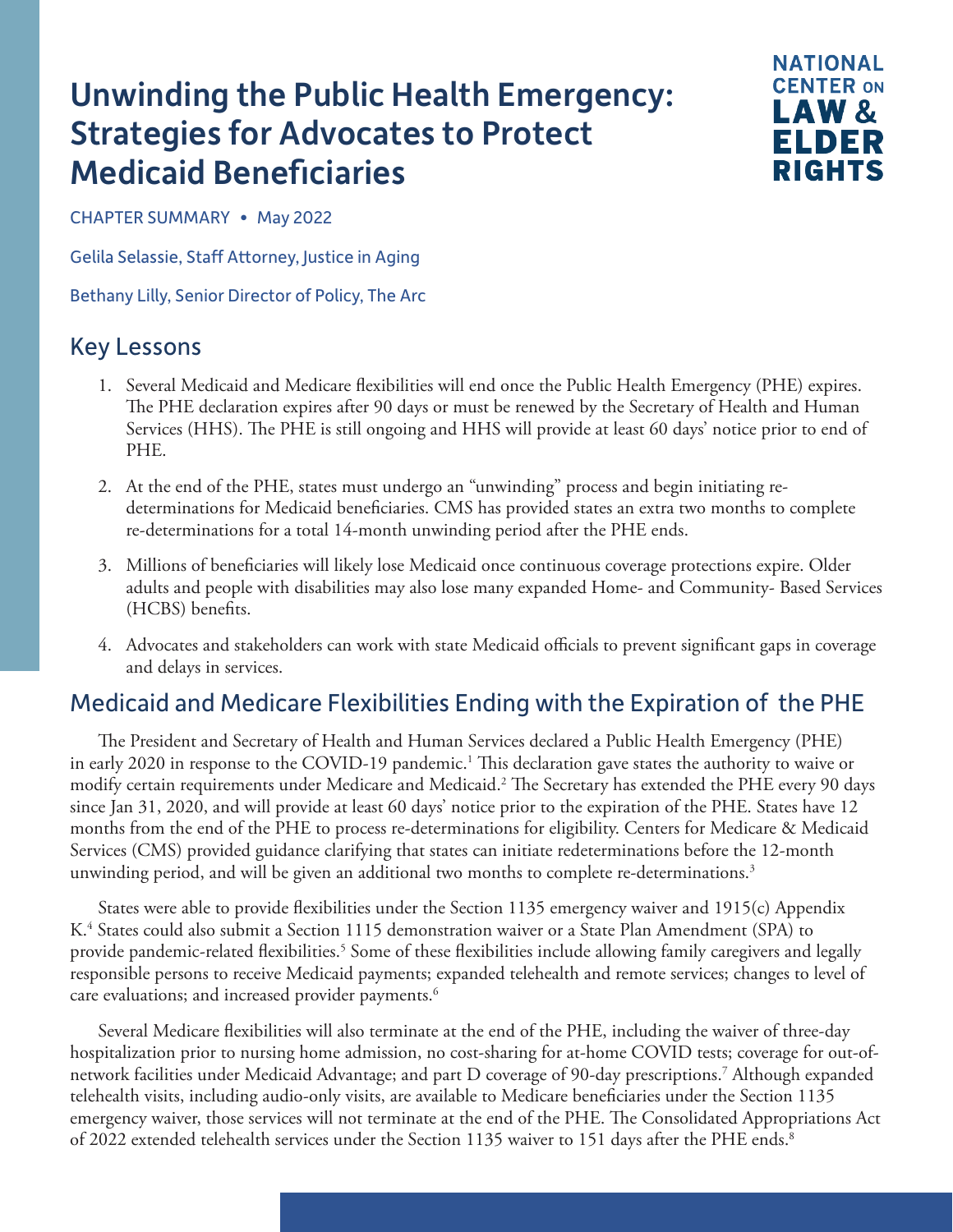#### <span id="page-1-0"></span>Expiration of Continuous Coverage Protections and Redetermination

The expiration of continuous coverage protections and redetermination processes will result in millions of disenrollments. The Families First Coronavirus Relief Act (FFCRA) provided states with additional funding for Medicaid provided they meet certain Maintenance of Effort (MOE) requirements, including continuous coverage for beneficiaries.<sup>9</sup> Under this provision, states must treat any beneficiary enrolled in Medicaid as of March 18, 2020, as eligible until the end of the PHE, even if they are no longer financially eligible[.10](#page-3-0) In December 2020, CMS issued an Interim Final Rule (IFR) that restricted continuous coverage protections by allowing states to keep their additional funding while limiting or terminating coverage for enrolled beneficiaries[.11](#page-3-0) However, in March 2021, the American Rescue Plan Act (ARPA) was passed, which extended the FFCRA's continuous coverage provisions as a requirement for states to receive additional funding for Medicaid HCBS.<sup>12</sup>

Some projections suggest as many as 5.3 million Medicaid beneficiaries could lose coverage once continuous coverage ends at the end of the PHE.<sup>13</sup> While many of these individuals may not meet financial eligibility requirements for Medicaid due to increased income or assets, several beneficiaries who are eligible may lose Medicaid due to confusing redetermination process.

Typically, Medicaid beneficiaries must submit documentation usually on an annual basis showing they remain financially eligible for Medicaid. Older adults and people with disabilities also usually have annual assessments to show they remain functionally eligible for Medicaid services including HCBS. However, due to continuous coverage, enrolled beneficiaries have not had to submit redetermination paperwork for over two years.

With the PHE unwinding, stakeholders anticipate several challenges when redeterminations begin. First is general confusion—thousands of beneficiaries have received Medicaid without ever completing the paperwork, and they may not be familiar with the process.<sup>14</sup> Similarly, workforce shortages resulted in significant turnover across Medicaid offices, leading to several new workers who are unfamiliar with redeterminations.<sup>15</sup> Communication will be challenging since many Medicaid beneficiaries have moved over the last two years, which makes contact for redeterminations difficult, particularly for older adults and people with disabilities who may have language access difficulties or need assistance completing paperwork.

Beneficiaries receiving SSI-Medicaid face additional challenges since Social Security field offices were closed for the most of the pandemic. Older adults and people with disabilities needing assistance face significant delays due to case backlogs and workforce turnover, leading to gaps in coverage and access to crucial services.

#### Strategies for Advocates to Minimize Disruptions in Services

Advocates should get information out to beneficiaries as soon as possible informing of upcoming changes when the PHE unwinds. Communications should be accessible, accounting for disability and Limited English Proficiency[.16](#page-3-0) Partnerships with health plans like Managed Care Organizations (MCOs) and health plans like Medicare Advantage plans that serve dually eligible Medicare and Medicaid enrollees are also crucial for getting information to beneficiaries.<sup>[17](#page-3-0)</sup>

Stakeholders can also work with their state Medicaid agency to limit improper disenrollments by encouraging the state to perform ex parte reviews of financial eligibility using existing data systems or establishing express lane eligibility based on enrollment in other public benefits; develop statewide toolkits and trackers to monitor disenrollments; ensure materials are accessible; de-prioritize older adults and people with disabilities for re-determination; extend continuous coverage of Medicaid for older adults and people with disabilities; make Appendix K emergency flexibilities permanent by incorporating them into 1915(c) HCBS waivers; and providing clarity around the role of MCOs in re-determinations. Finally, advocates and states should assist with transitions for individuals no longer eligible for Medicaid into other programs they may be eligible for like Medicare and Marketplace coverage.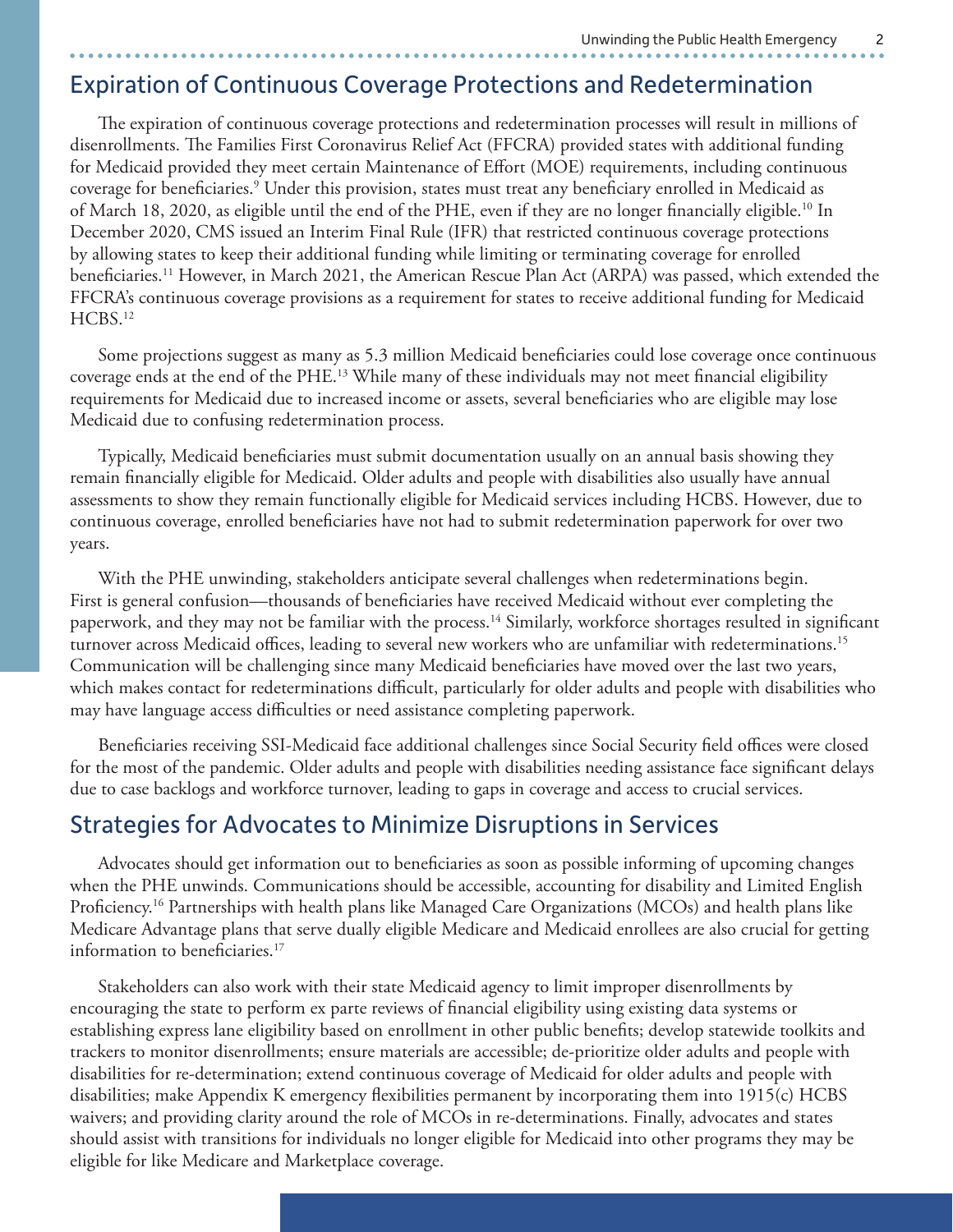## Conclusion

Advocates across the aging and disability network can utilize their existing partnerships and communication skills to assist older adult and disabled beneficiaries experiencing disruptions in Medicaid.

Case consultation assistance is available for attorneys and professionals seeking more information to help older adults. Contact NCLER at [ConsultNCLER@acl.hhs.gov](mailto:ConsultNCLER%40acl.hhs.gov?subject=).

*This Chapter Summary was supported by contract with the National Center on Law and Elder Rights, contract number HHS75P00121C00033, from the U.S. Administration on Community Living, Department of Health and Human Services, Washington, D.C. 20201.*